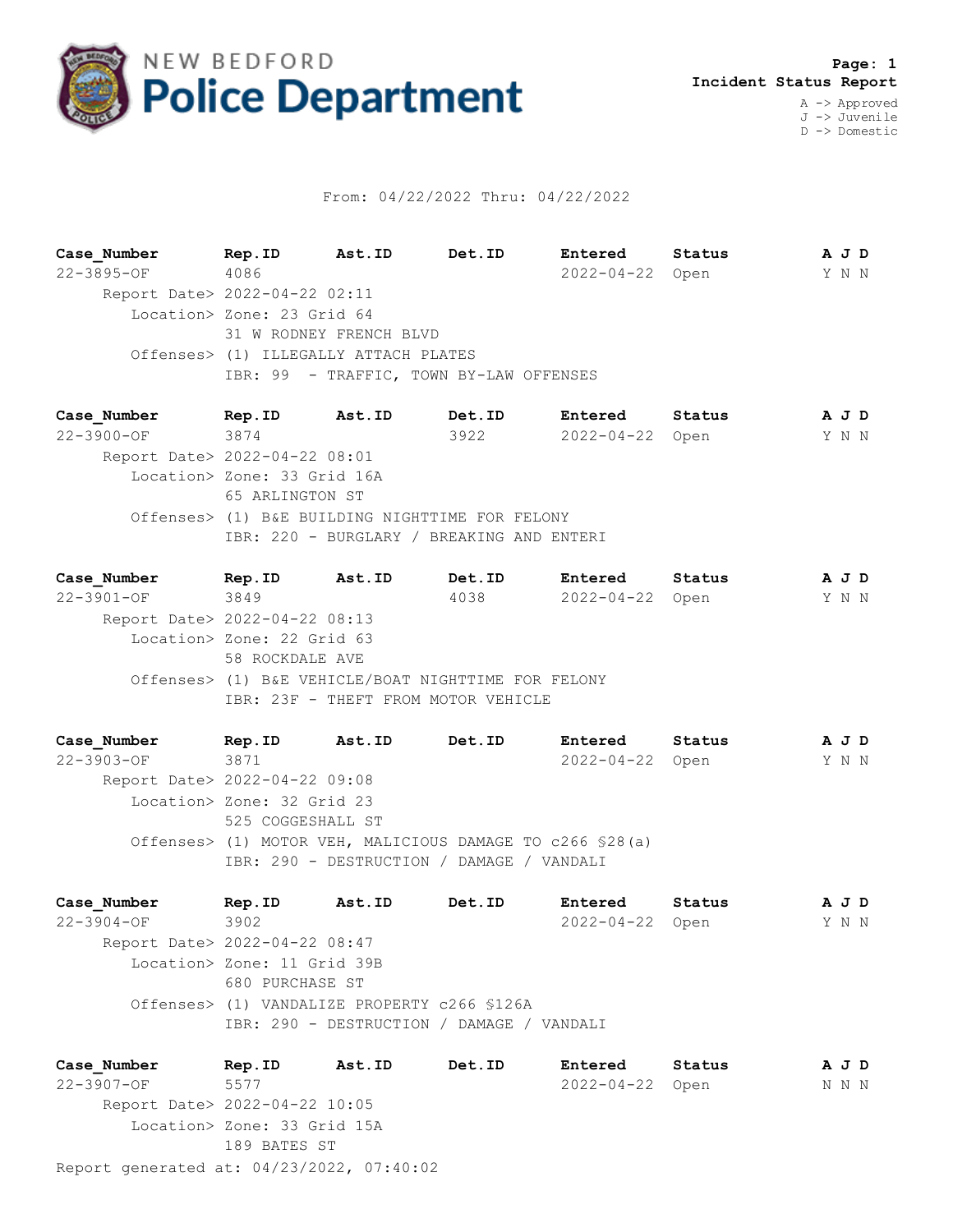

 Offenses> (1) DOG, FAIL LICENSE IBR: 90Z - ALL OTHER OFFENSES (2) DOG, FAIL MUZZLE/RESTRAIN IBR: 90Z - ALL OTHER OFFENSES

**Case\_Number Rep.ID Ast.ID Det.ID Entered Status A J D** 22-3909-OF 3966 3891 2022-04-22 Closed By ArrestY N N Report Date> 2022-04-22 10:41 Location> Zone: 31 Grid 25A 122 SAWYER ST Offenses> (1) LARCENY UNDER \$1200 SINGLE SCHEME c266 §30(1) IBR: 23H - ALL OTHER LARCENY

**Case\_Number Rep.ID Ast.ID Det.ID Entered Status A J D** 22-3911-OF 3966 2022-04-22 Open Y N N Report Date> 2022-04-22 10:57 Location> Zone: 31 Grid 15B 163 TINKHAM ST Offenses> (1) LARCENY OVER \$1200 BY FALSE PRETENSE IBR: 23H - ALL OTHER LARCENY

**Case\_Number Rep.ID Ast.ID Det.ID Entered Status A J D** 22-3912-OF 3985 2022-04-22 Closed By ArrestN N N Report Date> 2022-04-22 11:54 Location> Zone: 11 Grid 40B 75 N SIXTH ST Offenses> (1) DRUG, POSSESS CLASS B IBR: 35A - DRUG / NARCOTIC VIOLATIONS

**Case\_Number Rep.ID Ast.ID Det.ID Entered Status A J D** 22-3917-OF 3874 2022-04-22 Open Y N N Report Date> 2022-04-22 13:46 Location> Zone: 33 Grid 12 445 CHURCH ST Offenses> (1) MOTOR VEH, LARCENY OF IBR: 240 - MOTOR VEHICLE THEFT

**Case\_Number Rep.ID Ast.ID Det.ID Entered Status A J D** 22-3919-OF 3967 2022-04-22 Open Y N N Report Date> 2022-04-22 14:57 Location> Zone: 36 Grid 6 1307 ASHLEY BLVD Offenses> (1) FORGERY OF CHECK IBR: 250 - COUNTERFEITING / FORGERY (2) UTTER FALSE CHECK IBR: 250 - COUNTERFEITING / FORGERY

| Case Number      | Rep.ID | Ast.ID | Det.ID | Entered         | Status | AJD |  |  |
|------------------|--------|--------|--------|-----------------|--------|-----|--|--|
| $22 - 3925 - OF$ | 4062   |        |        | 2022-04-22 Open |        | YNN |  |  |

Report generated at: 04/23/2022, 07:40:02